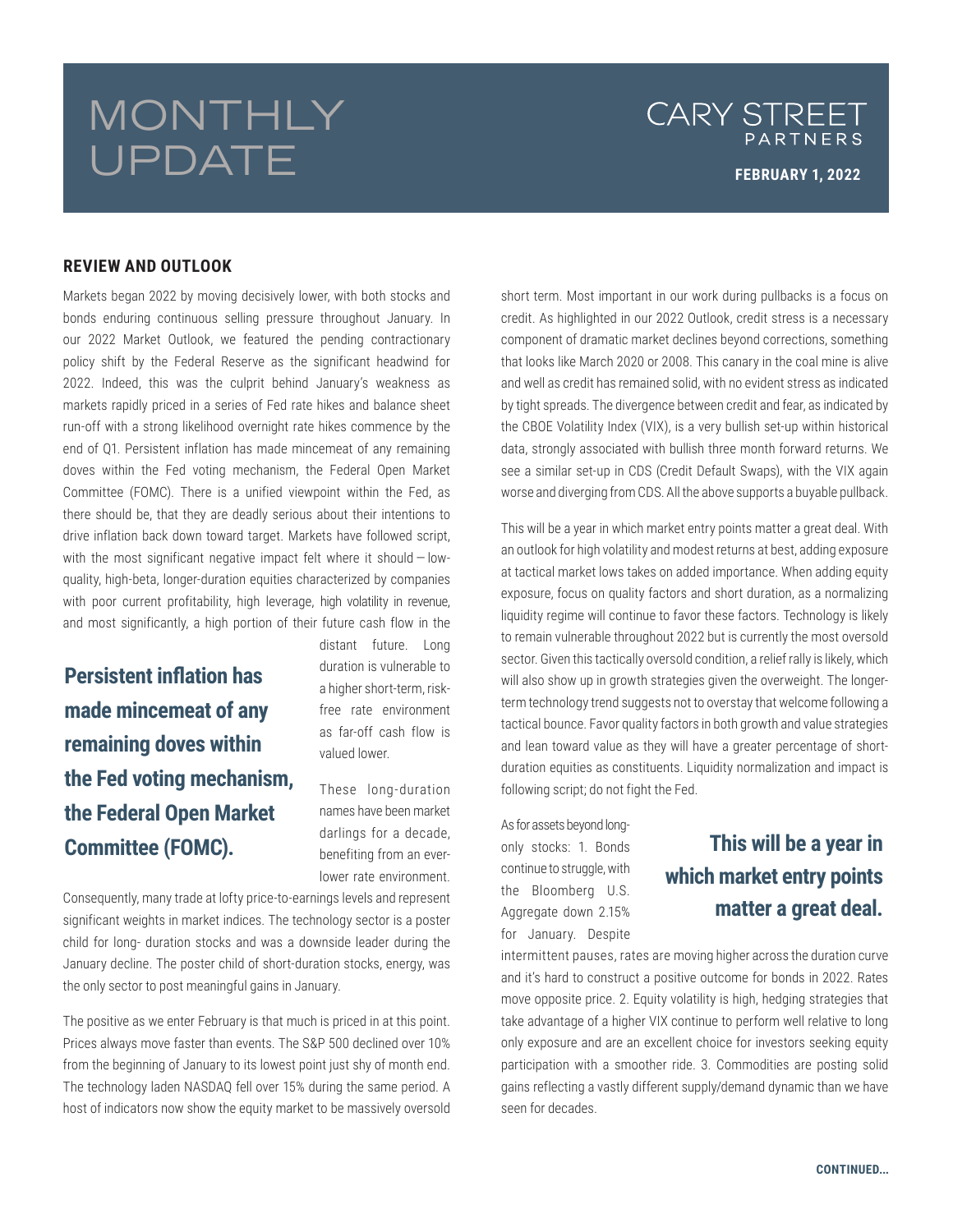#### **ECONOMICS**

The economy finished 2021 hot, with Q4 GDP up a dramatic 6.9% annualized in Q4. The contribution from inventories during this quarter was significant, but it's important to understand inventories were rebuilt not overbuilt. The ratio of inventory to final sales still stands below pandemic figures. The mix of economic activity will normalize following a peak in the Omicron COVID surge, which is likely about February 1. Underlying growth in GDP remains firm.

Inflation is the Fed's *casus belli*. Both Fed benchmarks, the core CPI and core PCE, remain well above target. Over the last three months, core PCE inflation has advanced at a 5.8% annualized rate. This is not about reopening factors; it is a wider issue with large and sticky components such as rents. Rental inflation is running 5.3% annualized over the last three months. Labor pressures are driving a bunch of inflation, which is the rationale behind Fed focus on the Employment Cost Index (ECI) as important forward data. Over the last two quarters the ECI has advanced at an annual rate of 4.8%. Unless productivity were 2.5%, which it is not, this data is inconsistent with the Fed's longerterm inflation objectives. Q4 ECI was lower than Q3, a positive. Whether this trend lower continues will depend on the degree of compensation pressure spreading to higher-end occupations in the quarters ahead. So far, the pressure has been primarily felt on lower-wage service occupations. Our summary: continue to expect appropriate Fed contractionary response to combat the higher structural inflation dynamic.



Source: Renaissance Macro Research, Bloomberg, Haver Analytics



Source: Renaissance Macro Research, Bloomberg, Haver Analytics